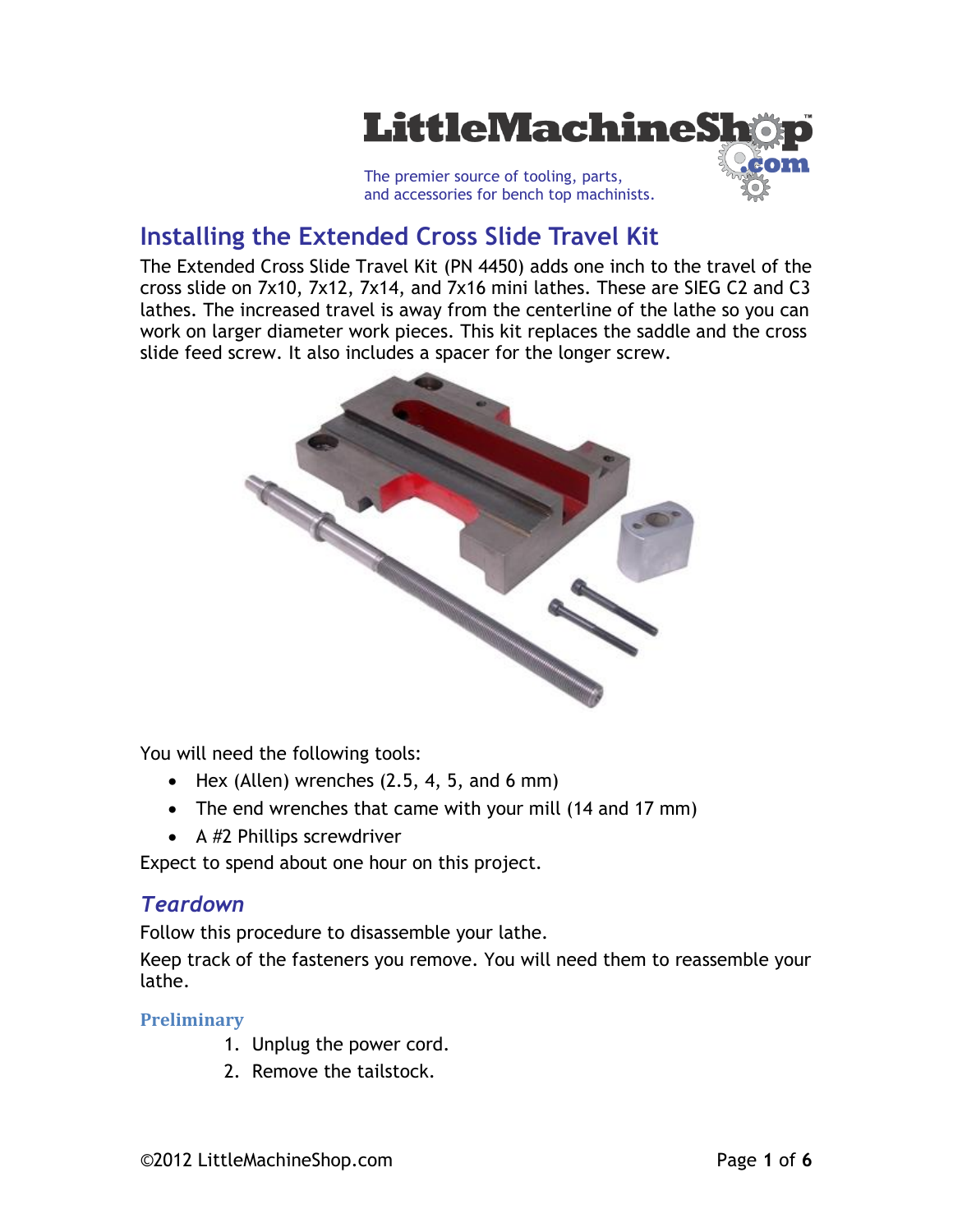## **Saddle**

|    | 1. Back the compound rest until the<br>mounting bolts are exposed.<br>Remove the compound rest. There<br>are two socket head cap screws.  |                |
|----|-------------------------------------------------------------------------------------------------------------------------------------------|----------------|
|    | 2. Remove the hand crank from the<br>cross slide. There is one socket<br>head cap screw. Note the position<br>of the washers and spacers. |                |
|    | 3. Wrap the graduated dial with a<br>rag and pull it off. There is a<br>spring under it that will be<br>captured by the rag.              | 20202002020020 |
|    | 4. Remove the cross slide screw<br>retainer. There are two socket<br>head cap screws.                                                     |                |
| 5. | Unscrew the feed screw to<br>remove it. It is a left hand thread.                                                                         |                |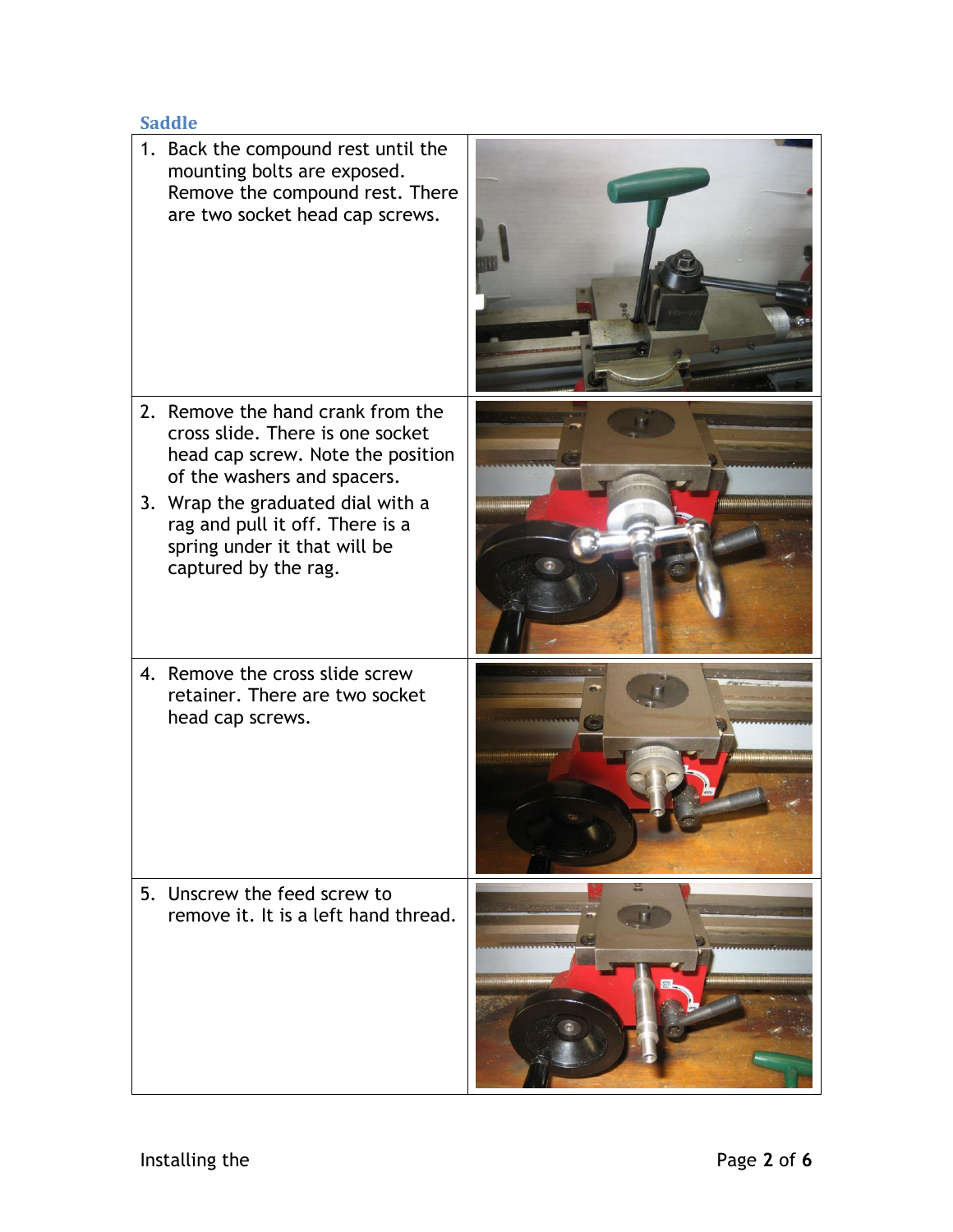| 6. Loosen the gib adjusting screws<br>and slide the cross slide off the<br>saddle to remove it.        |                                                               |
|--------------------------------------------------------------------------------------------------------|---------------------------------------------------------------|
| 7. Detach the apron from the saddle.<br>There are two socket head cap<br>screws.                       |                                                               |
| 8. Remove the front and rear saddle<br>retainers. There are six socket<br>head cap screws.             | <b>CONTACT PATTS</b>                                          |
| 9. Remove the set screws from the<br>follower rest mounting holes.<br>Remove the saddle from the ways. | **********************<br>manu.<br>,,,,,,,,,,,,,,,,,,,,,,,,,, |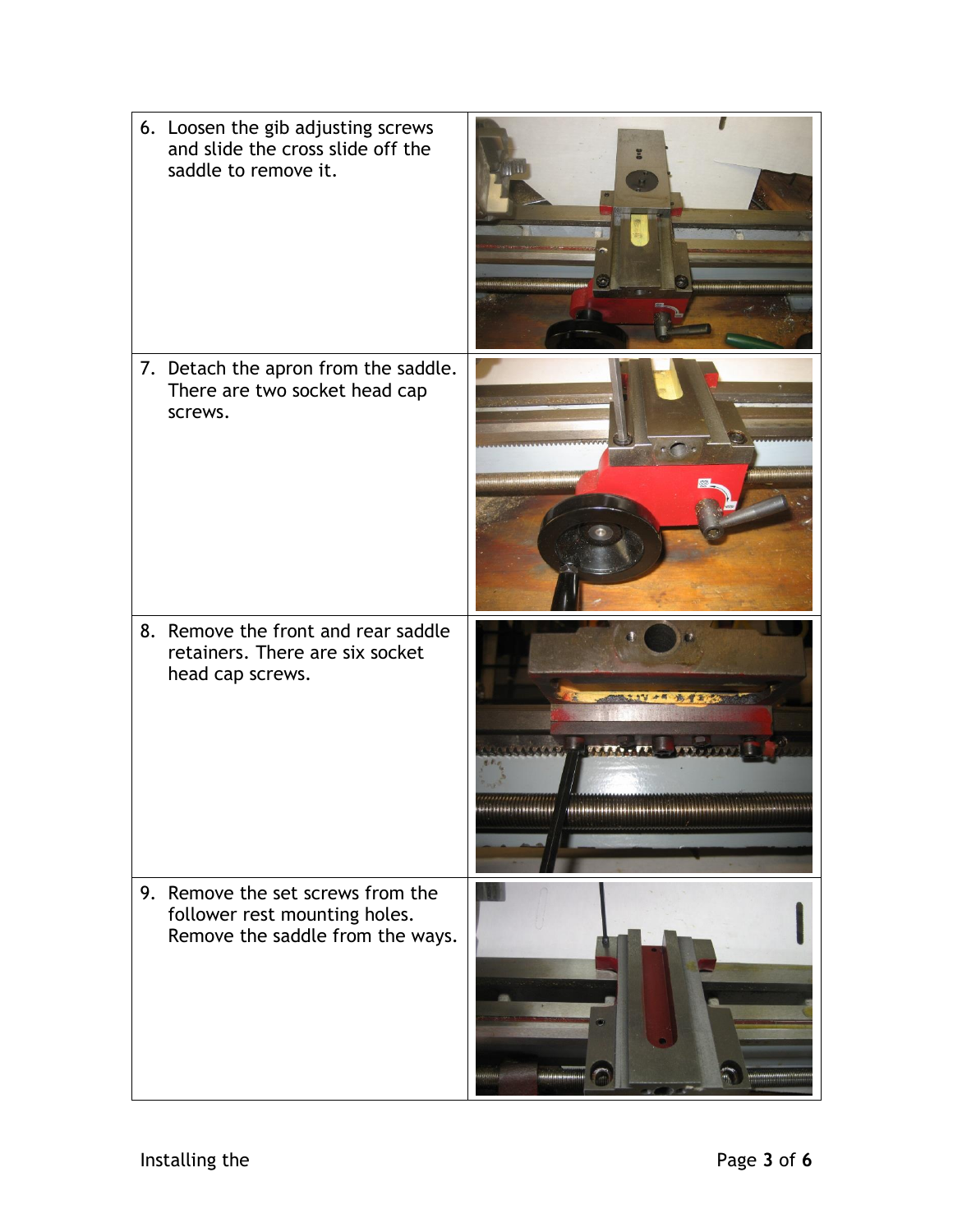# *Installation*

Follow these steps to install the kit.

**Chris' Tip**: This is a great time to install a Tweaks and Enhancement Kit. It will make all the adjustments much easier.

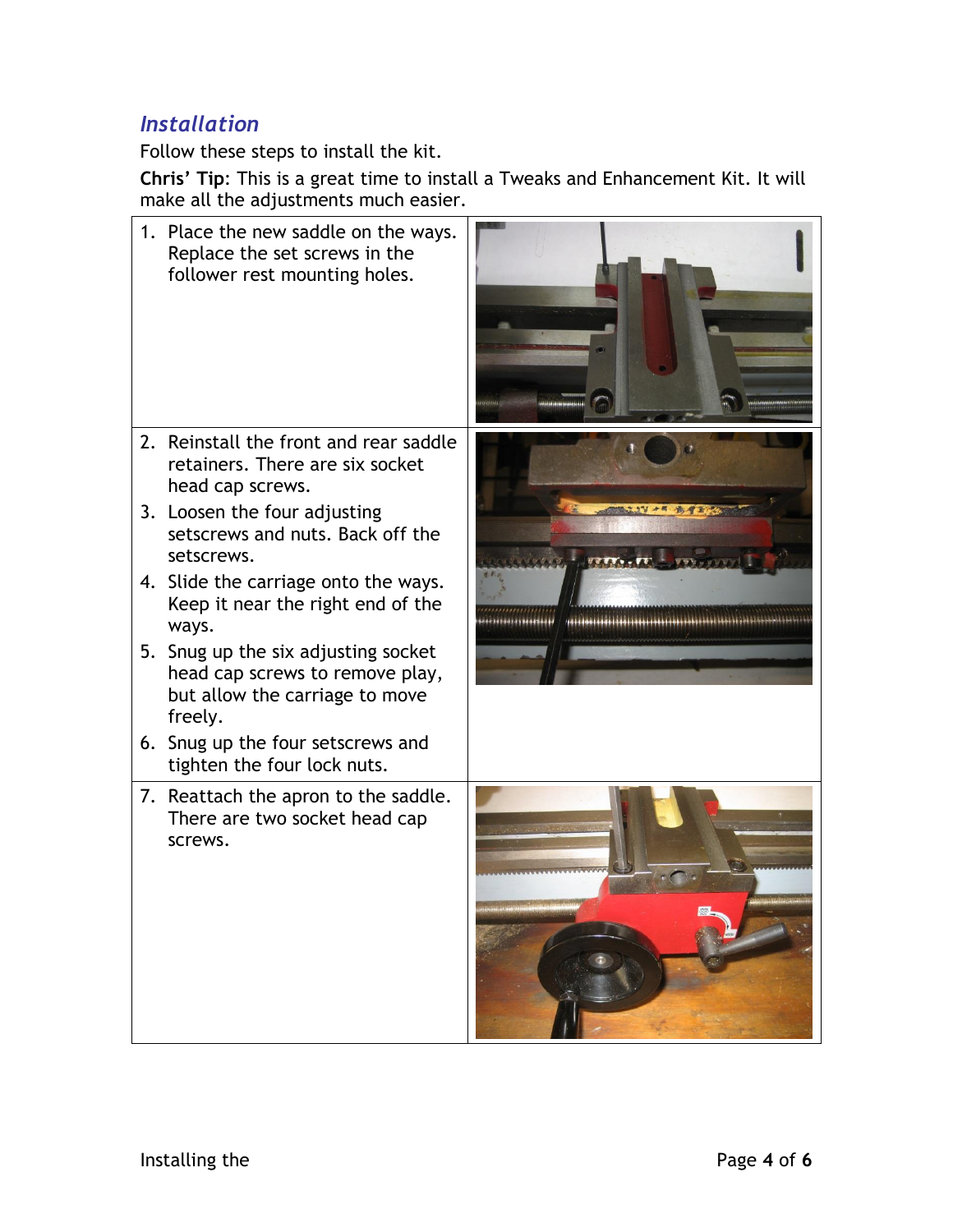- 8. Loosen the three lock nuts on the side of the cross slide.
- 9. Slightly loosen all three setscrews on the side of the cross slide.
- 10.Slide the cross slide on the saddle.
- 11.Snug each setscrew equally. This will lock the cross slide in position.
- 12.Loosen each setscrew 1/8 turn to allow the cross slide to move.
- 13.While holding the setscrews from turning, tighten the lock nuts.
- 14.Test by moving the cross slide. Loosen or tighten all the setscrews the same amount until the cross slide moves freely, but without play in the dovetail.
- 15.Place the new spacer (not shown in the photo) on the threaded end of the lead screw. It does not matter which way it is installed.
- 16.Screw the new feed screw in to install it. It is a left hand thread.

17.Replace the cross slide screw retainer. There are two socket head cap screws.